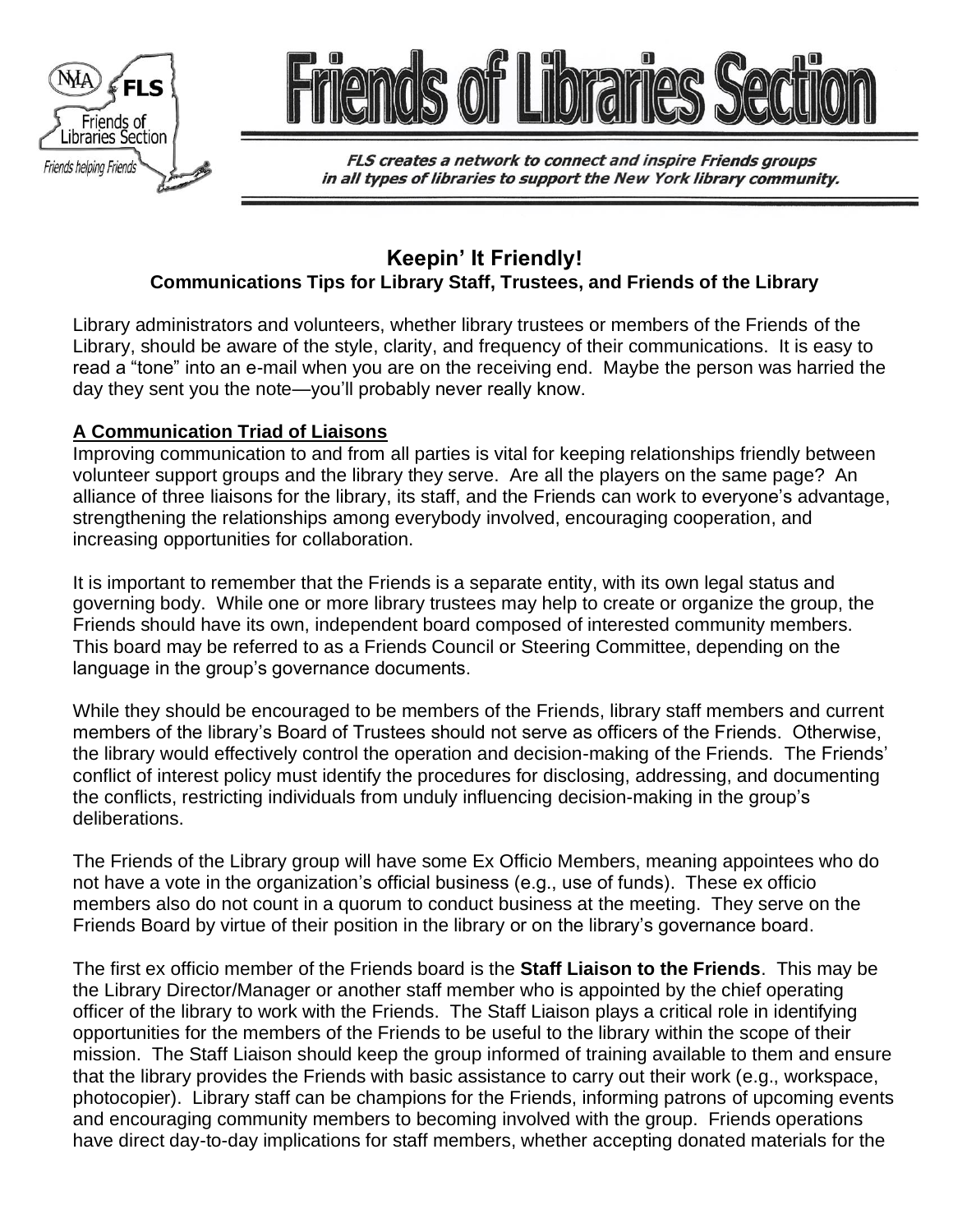Keepin' It Friendly! Communication Tips page 2

book sale or handling payments for the ongoing book sale corner. It is imperative to keep all staff members well informed and have clear procedures in place.

The second ex officio member is a **Trustee Liaison to the Friends Board**. In a show of "we want better communication," the Board of Trustees should appoint a representative of the library board as Trustee Liaison to the Friends to attend the Friends meetings (advised in the *Handbook for Library Trustees*, p.75, 2018 ed.) If the Staff Liaison to the Friends regularly attends meetings of the Board of Trustees, it might seem this is not necessary. But having the trustee at the Friends meetings has a certain cache: the Friends may feel more empowered, recognized as true partners, and appreciate that their concerns and needs are heard without being filtered through the staff. At each meeting of the Friends executive committee, be certain to have an item on the meeting agenda "Report from the Library's Board of Trustees" to be made by this liaison. It is up to the Friends President to include this when the meeting agenda is drawn up.

In the spirit of reciprocity and in order to improve the relationships among all interested parties, the library's Board of Trustees should welcome a representative of the Friends of the Library at each of their meetings. With the Board of Trustees in agreement with having this ex officio member from the Friends, the President of the library board (not the library director) should issue a personal invitation to the officers of the Friends board to appoint **a Friends Liaison to the library's Board of Trustees.**

At each meeting of the library trustees, be certain to have an item on the meeting agenda "Report from the Friends of the Library" to be made by this liaison. It is up to the trustees' President and Library Director to include this as they draw up each agenda. The Friends Liaison will be asked to make an oral or written report on Friends activities to the library board. Like the ex officio members at the Friends meetings, the Friends Liaison does not have a vote in any business transacted by the library trustees. The Friends Liaison carries trustees' concerns and needs back to the Friends. This relationship can be extremely critical if the library board has a strategic or long-range plan. What is the Friends role in supporting the execution of that plan? Do the trustees have expectations for the Friends that the group needs to meet?

A Friends "presence" is vital at the Board of Trustees' meetings, reminding trustees there is a volunteer corps available to assist the library. Consider rotating this duty among the Friends officers and committee chairs. It is often an eye-opener to attend the library board meetings and understand the complexity of the business of the library board. This method sometimes helps the library find new volunteer trustees when the time comes.

#### **Funding Decisions**

Is there a capital campaign, a new service, or a major building renovation coming up for the library? United for Libraries: The Association of Library Trustees, Advocates, Friends and Foundations, a division of the American Library Association, briefly discusses reserve funds in their Fact Sheet #22, Guidelines for Giving. The key phrase regarding reserve funds is "the group might consider holding back 20% of one year's typical budget to cover the costs of operations for a year or two..."

However, this national organization for Friends advises that groups divest themselves of 80% of their annual revenue each year. For every \$1,000 raised at the book sale, the Friend should donate \$800 to the library that same year, minus any operating costs. Always remember: the funds that are in the Friends bank accounts are not the "Friends money." Friends are actually trustees of these funds that have been raised on behalf of a specific beneficiary, the library. The Friends